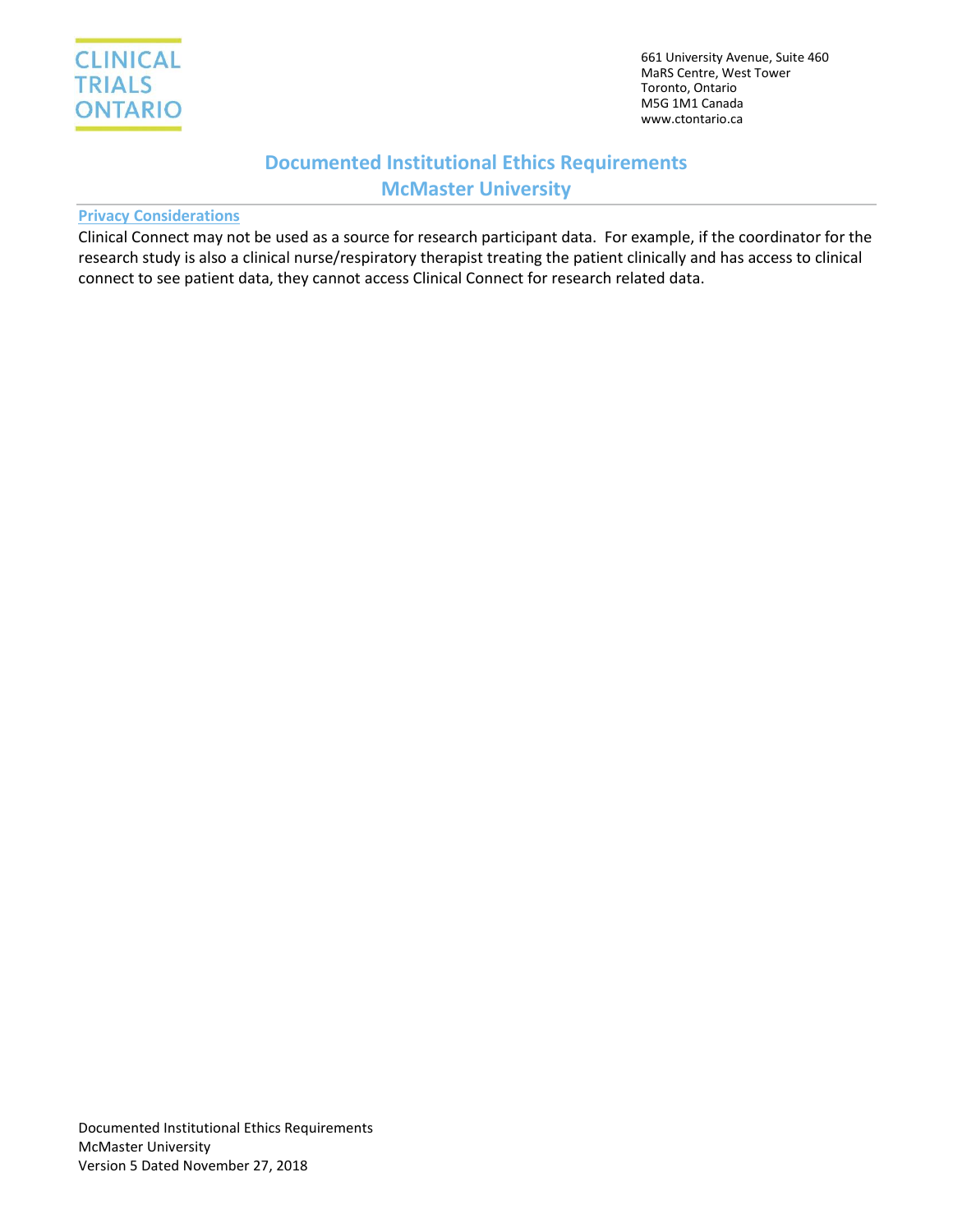661 University Avenue, Suite 460 MaRS Centre, West Tower Toronto, Ontario M5G 1M1 Canada www.ctontario.ca

# **SRERS Administration McMaster University**

### **Cross-Appointed Researchers**

For researchers sharing cross-appointments at more than one institution (e.g., Hamilton Health Sciences Corporation, St. Joseph's Healthcare Hamilton and/or McMaster University), for the PIA you must use the credentials for the institution where the funding for the research is being held and for the CIA the credentials of the site where the research is being conducted.

For example, if the researcher is cross-appointed between Hamilton Health Sciences Corporation (HHS) and McMaster University, and the research will be conducted (e.g., participants recruited and/or intervention administered) at HHS, the researcher's organization and the institutional representatives must be those associated with HHS for the CIA..

#### **Reminder: Institutional Research Administration Requirements**

The CTO Streamlined System provides a streamlined approach to research ethics review. Each participating site must also ensure that all necessary institutional authorizations and contracts/agreements are in place prior to beginning the research.

## **CTO Stream**

# **The following collaborators must be given a role on all Provincial Initial Application (PIA) forms and Centre Initial Application (CIA) forms:**

Email: cwoods@mcmaster.ca Role: Institutional Representative

Email: arabski@mcmaster.ca

Role: Institutional Representative

This access is automatically granted when the Centre Initial Application is created. **When McMaster University is the Provincial Applicant the research team should immediately create the CIA for the McMaster University site (right after creating the PIA).** This will ensure that access is automatically granted as required above, otherwise the research team will need to manually add these roles to the PIA prior to submission. Note that if research is being conducted at McMaster, Hamilton Health Sciences Corporation, and St. Joseph's Healthcare Hamilton the research team should create a CIA for each institution.

#### **Institution Representative in application forms**

The Primary Institution Representative must be indicated as follows in the applications within CTO Stream:

| Title:        | Ms.                              |
|---------------|----------------------------------|
| First Name:   | Tracy                            |
| Surname:      | Arabski                          |
| Organization: | <b>McMaster University</b>       |
| Address:      | Health Sciences Centre, Room 3H9 |
|               | 1280 Main Street West            |

SRERS Administration McMaster University Version 6 Dated March 4, 2020